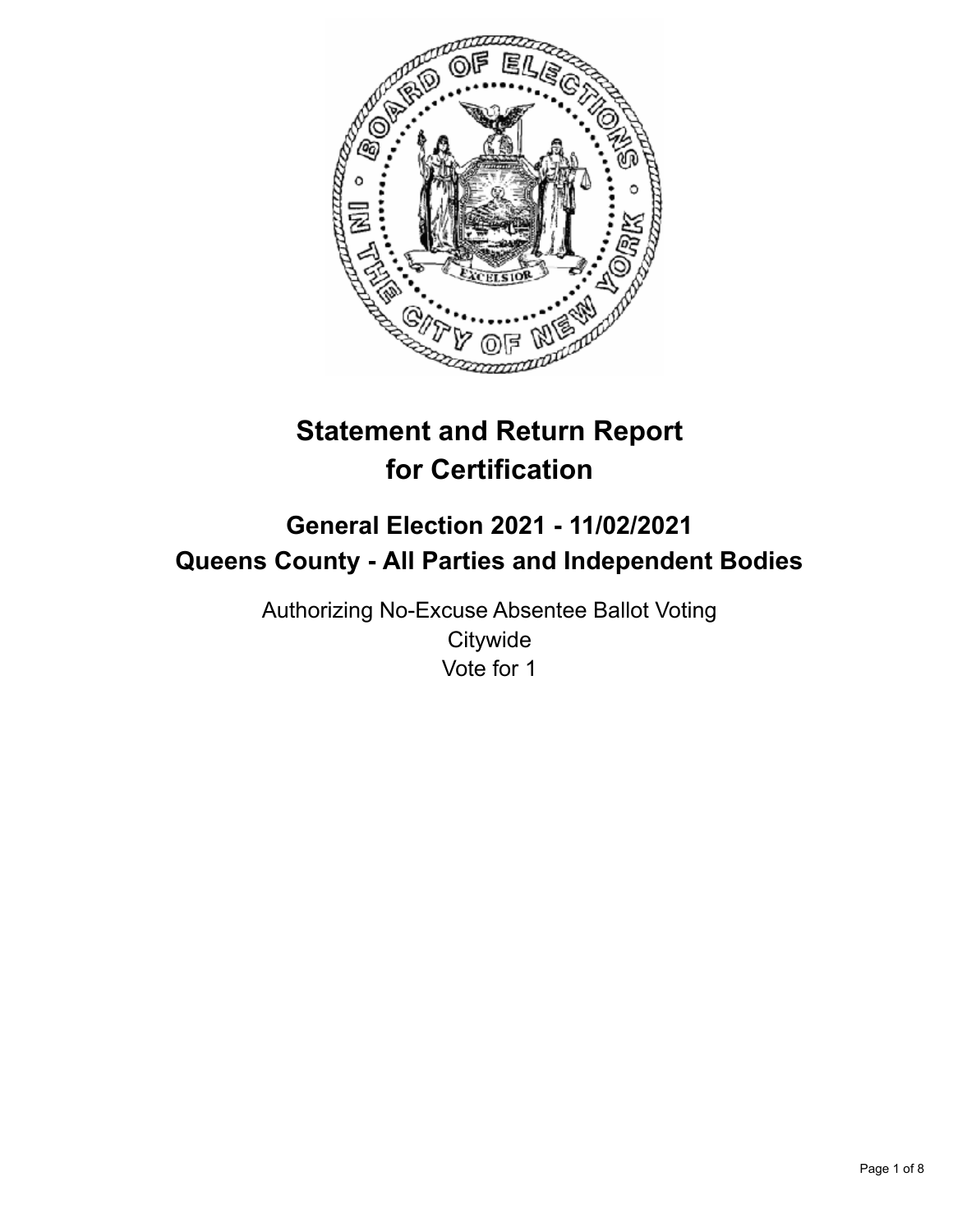

| PUBLIC COUNTER                                           | 23,094 |
|----------------------------------------------------------|--------|
| <b>MANUALLY COUNTED EMERGENCY</b>                        | 0      |
| ABSENTEE / MILITARY                                      | 1,401  |
| AFFIDAVIT                                                | 198    |
| <b>Total Ballots</b>                                     | 24,693 |
| Less - Inapplicable Federal/Special Presidential Ballots | 0      |
| <b>Total Applicable Ballots</b>                          | 24,693 |
| <b>YES</b>                                               | 6,785  |
| <b>NO</b>                                                | 14,458 |
| <b>Total Votes</b>                                       | 21,243 |
| Unrecorded                                               | 3.450  |

## **Assembly District 24**

| <b>PUBLIC COUNTER</b>                                    | 13,728 |
|----------------------------------------------------------|--------|
| <b>MANUALLY COUNTED EMERGENCY</b>                        | 0      |
| ABSENTEE / MILITARY                                      | 1,309  |
| AFFIDAVIT                                                | 50     |
| <b>Total Ballots</b>                                     | 15,087 |
| Less - Inapplicable Federal/Special Presidential Ballots | 0      |
| <b>Total Applicable Ballots</b>                          | 15,087 |
| <b>YES</b>                                               | 6,758  |
| <b>NO</b>                                                | 5,578  |
| <b>Total Votes</b>                                       | 12,336 |
| Unrecorded                                               | 2,751  |

| <b>PUBLIC COUNTER</b>                                    | 12,833 |
|----------------------------------------------------------|--------|
| <b>MANUALLY COUNTED EMERGENCY</b>                        | 0      |
| ABSENTEE / MILITARY                                      | 1,548  |
| <b>AFFIDAVIT</b>                                         | 67     |
| <b>Total Ballots</b>                                     | 14,448 |
| Less - Inapplicable Federal/Special Presidential Ballots | 0      |
| <b>Total Applicable Ballots</b>                          | 14,448 |
| <b>YES</b>                                               | 5,439  |
| NO.                                                      | 6,334  |
| <b>Total Votes</b>                                       | 11,773 |
| Unrecorded                                               | 2.675  |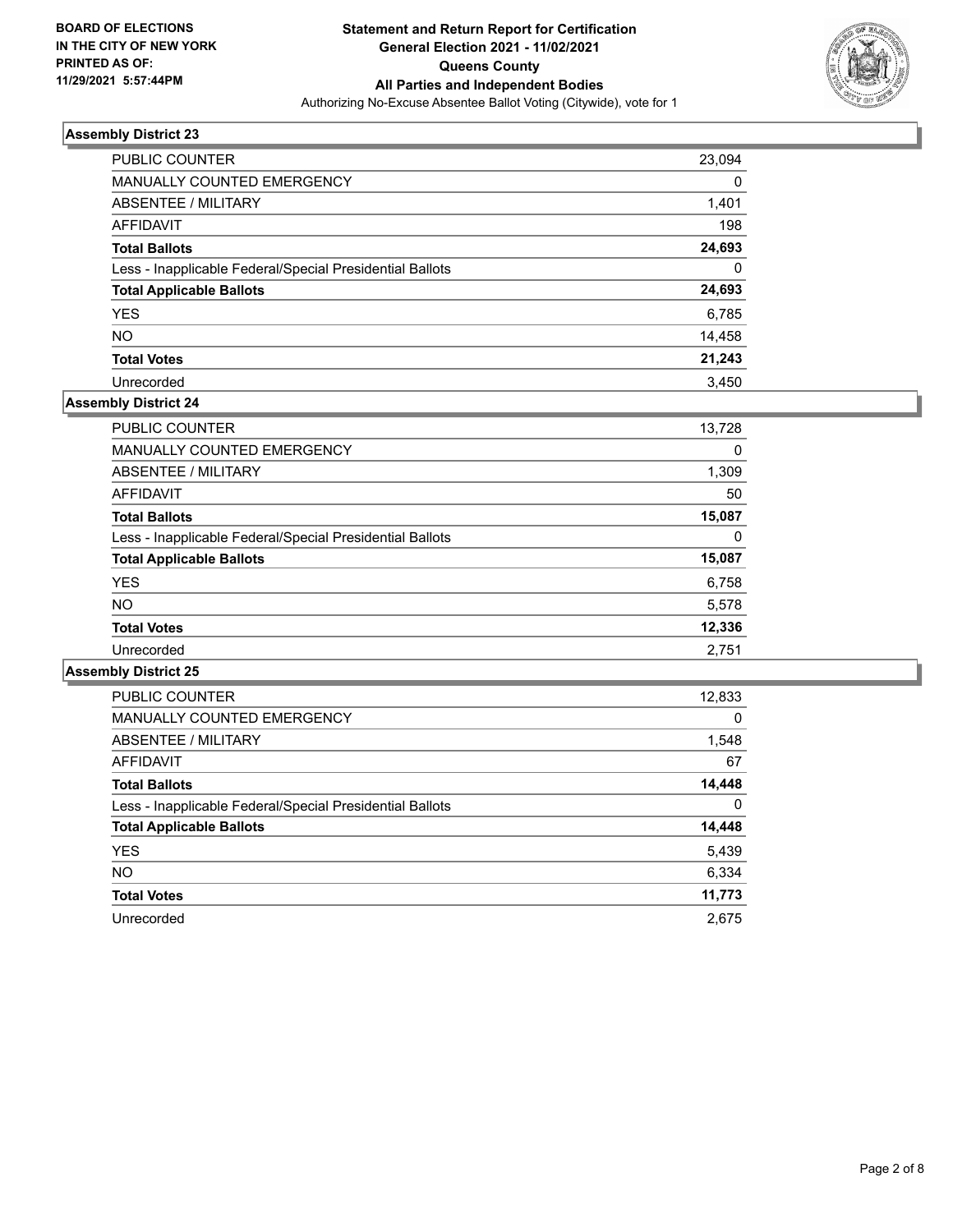

| PUBLIC COUNTER                                           | 22,506 |
|----------------------------------------------------------|--------|
| <b>MANUALLY COUNTED EMERGENCY</b>                        | 0      |
| ABSENTEE / MILITARY                                      | 2,402  |
| AFFIDAVIT                                                | 123    |
| <b>Total Ballots</b>                                     | 25,031 |
| Less - Inapplicable Federal/Special Presidential Ballots | 0      |
| <b>Total Applicable Ballots</b>                          | 25,031 |
| <b>YES</b>                                               | 9,464  |
| <b>NO</b>                                                | 11,957 |
| <b>Total Votes</b>                                       | 21,421 |
| Unrecorded                                               | 3.610  |

## **Assembly District 27**

| <b>PUBLIC COUNTER</b>                                    | 14,683 |
|----------------------------------------------------------|--------|
| <b>MANUALLY COUNTED EMERGENCY</b>                        | 0      |
| ABSENTEE / MILITARY                                      | 1,525  |
| <b>AFFIDAVIT</b>                                         | 59     |
| <b>Total Ballots</b>                                     | 16,267 |
| Less - Inapplicable Federal/Special Presidential Ballots | 0      |
| <b>Total Applicable Ballots</b>                          | 16,267 |
| <b>YES</b>                                               | 6,137  |
| <b>NO</b>                                                | 7,354  |
| <b>Total Votes</b>                                       | 13,491 |
| Unrecorded                                               | 2.776  |

| <b>PUBLIC COUNTER</b>                                    | 20,406   |
|----------------------------------------------------------|----------|
| <b>MANUALLY COUNTED EMERGENCY</b>                        | $\Omega$ |
| ABSENTEE / MILITARY                                      | 2,099    |
| <b>AFFIDAVIT</b>                                         | 117      |
| <b>Total Ballots</b>                                     | 22,622   |
| Less - Inapplicable Federal/Special Presidential Ballots | 0        |
| <b>Total Applicable Ballots</b>                          | 22,622   |
| <b>YES</b>                                               | 10,522   |
| NO.                                                      | 9,080    |
| <b>Total Votes</b>                                       | 19,602   |
| Unrecorded                                               | 3.020    |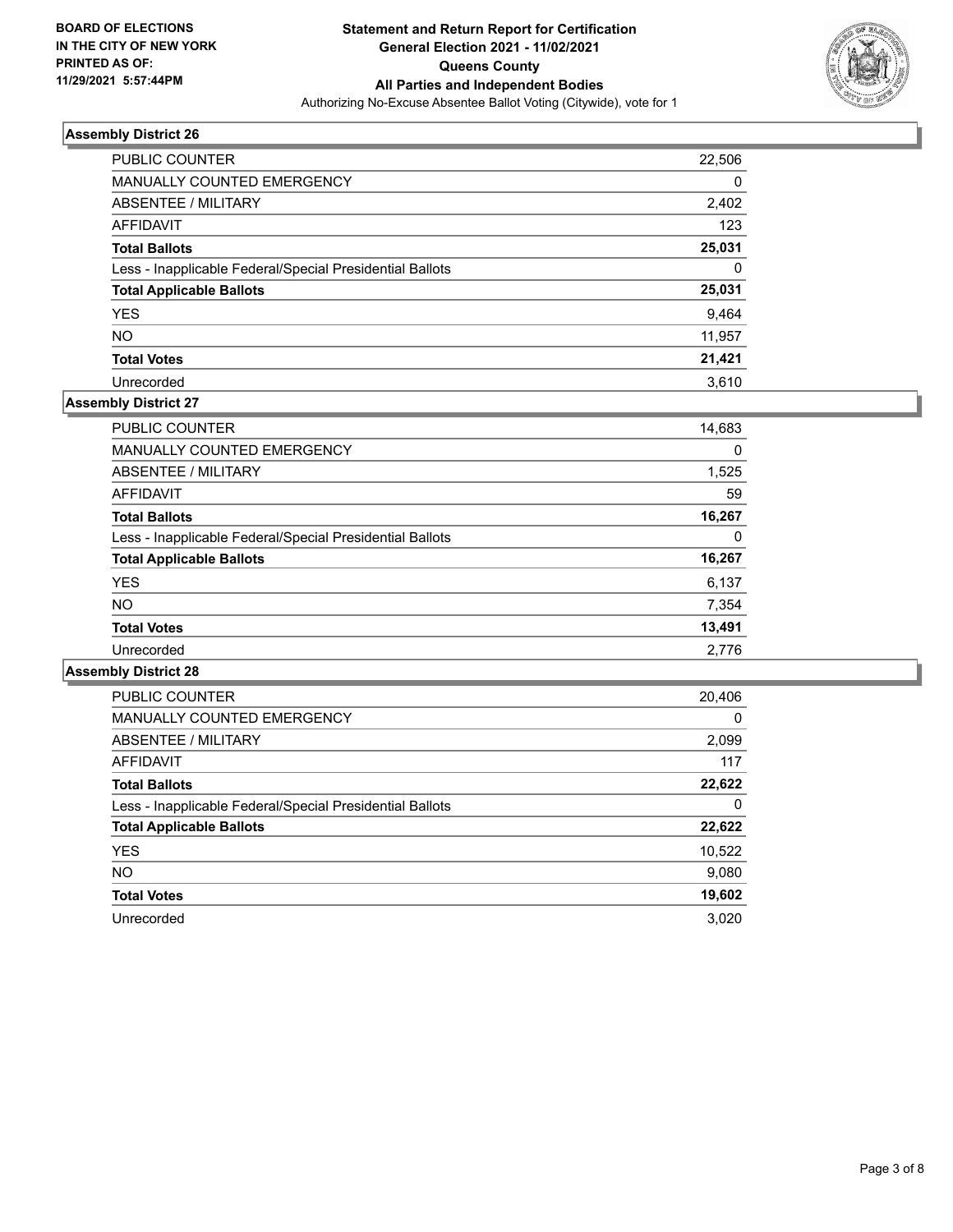

| PUBLIC COUNTER                                           | 16,114 |
|----------------------------------------------------------|--------|
| <b>MANUALLY COUNTED EMERGENCY</b>                        | 0      |
| ABSENTEE / MILITARY                                      | 1,361  |
| AFFIDAVIT                                                | 50     |
| <b>Total Ballots</b>                                     | 17,525 |
| Less - Inapplicable Federal/Special Presidential Ballots | 0      |
| <b>Total Applicable Ballots</b>                          | 17,525 |
| <b>YES</b>                                               | 8,690  |
| <b>NO</b>                                                | 5,562  |
| <b>Total Votes</b>                                       | 14,252 |
| Unrecorded                                               | 3.273  |

## **Assembly District 30**

| <b>PUBLIC COUNTER</b>                                    | 16,979 |
|----------------------------------------------------------|--------|
| <b>MANUALLY COUNTED EMERGENCY</b>                        | 0      |
| ABSENTEE / MILITARY                                      | 1,142  |
| AFFIDAVIT                                                | 100    |
| <b>Total Ballots</b>                                     | 18,221 |
| Less - Inapplicable Federal/Special Presidential Ballots | 0      |
| <b>Total Applicable Ballots</b>                          | 18,221 |
| <b>YES</b>                                               | 7,510  |
| <b>NO</b>                                                | 7,621  |
| <b>Total Votes</b>                                       | 15,131 |
| Unrecorded                                               | 3,090  |

| <b>PUBLIC COUNTER</b>                                    | 10,973   |
|----------------------------------------------------------|----------|
| MANUALLY COUNTED EMERGENCY                               | $\Omega$ |
| ABSENTEE / MILITARY                                      | 775      |
| <b>AFFIDAVIT</b>                                         | 75       |
| <b>Total Ballots</b>                                     | 11,823   |
| Less - Inapplicable Federal/Special Presidential Ballots | 0        |
| <b>Total Applicable Ballots</b>                          | 11,823   |
| <b>YES</b>                                               | 5,411    |
| <b>NO</b>                                                | 4,111    |
| <b>Total Votes</b>                                       | 9,522    |
| Unrecorded                                               | 2.301    |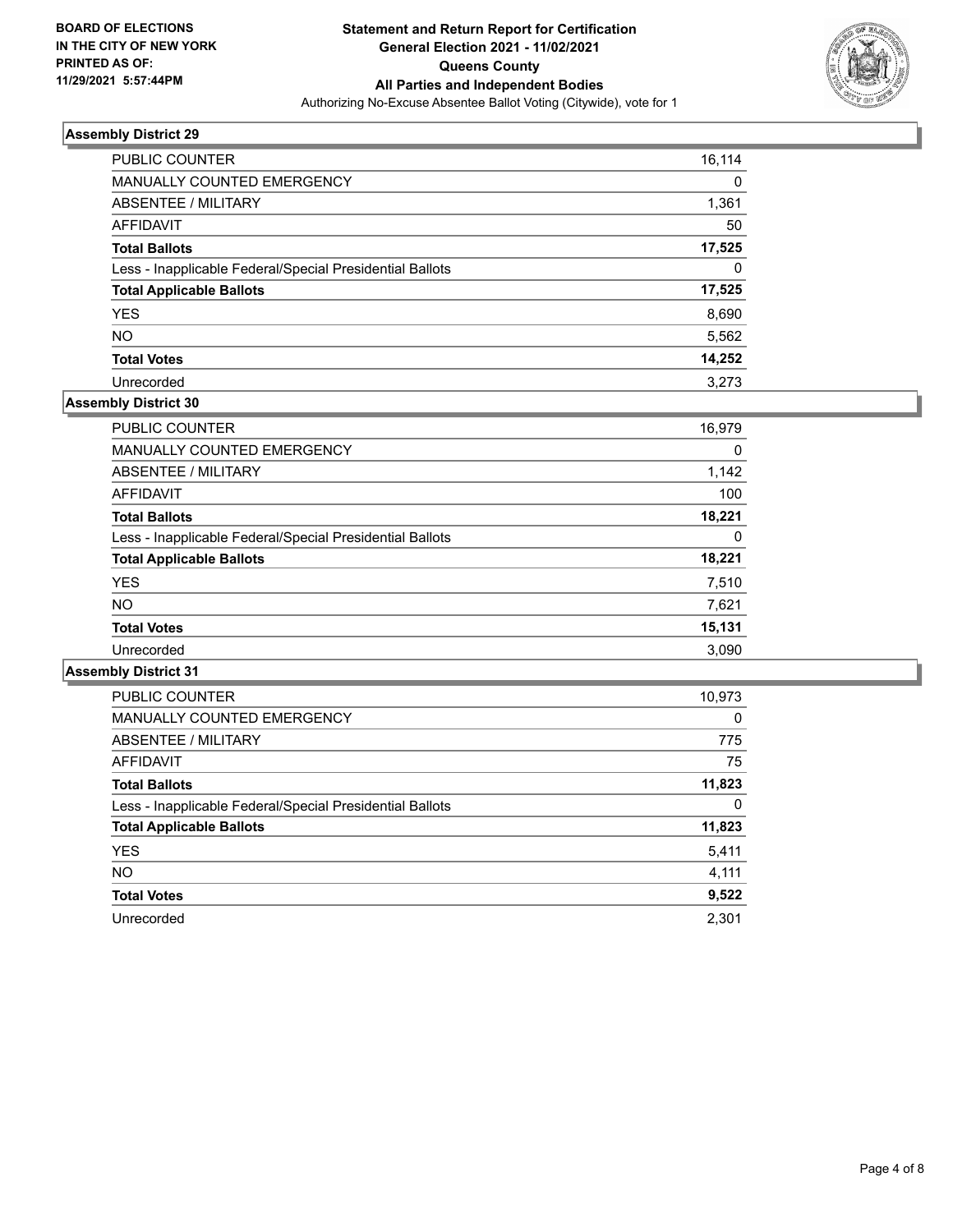

| PUBLIC COUNTER                                           | 14,251 |
|----------------------------------------------------------|--------|
| <b>MANUALLY COUNTED EMERGENCY</b>                        | 0      |
| ABSENTEE / MILITARY                                      | 1,068  |
| AFFIDAVIT                                                | 50     |
| <b>Total Ballots</b>                                     | 15,369 |
| Less - Inapplicable Federal/Special Presidential Ballots | 0      |
| <b>Total Applicable Ballots</b>                          | 15,369 |
| <b>YES</b>                                               | 7,539  |
| <b>NO</b>                                                | 5,067  |
| <b>Total Votes</b>                                       | 12,606 |
| Unrecorded                                               | 2.763  |

## **Assembly District 33**

| <b>PUBLIC COUNTER</b>                                    | 17,743 |
|----------------------------------------------------------|--------|
| <b>MANUALLY COUNTED EMERGENCY</b>                        | 0      |
| ABSENTEE / MILITARY                                      | 1,477  |
| AFFIDAVIT                                                | 63     |
| <b>Total Ballots</b>                                     | 19,283 |
| Less - Inapplicable Federal/Special Presidential Ballots | 0      |
| <b>Total Applicable Ballots</b>                          | 19,283 |
| <b>YES</b>                                               | 9,202  |
| <b>NO</b>                                                | 6,979  |
| <b>Total Votes</b>                                       | 16,181 |
| Unrecorded                                               | 3,102  |
|                                                          |        |

| <b>PUBLIC COUNTER</b>                                    | 10,620 |
|----------------------------------------------------------|--------|
| <b>MANUALLY COUNTED EMERGENCY</b>                        | 0      |
| ABSENTEE / MILITARY                                      | 817    |
| <b>AFFIDAVIT</b>                                         | 72     |
| <b>Total Ballots</b>                                     | 11,509 |
| Less - Inapplicable Federal/Special Presidential Ballots | 0      |
| <b>Total Applicable Ballots</b>                          | 11,509 |
| <b>YES</b>                                               | 5,628  |
| NO.                                                      | 3,163  |
| <b>Total Votes</b>                                       | 8,791  |
| Unrecorded                                               | 2.718  |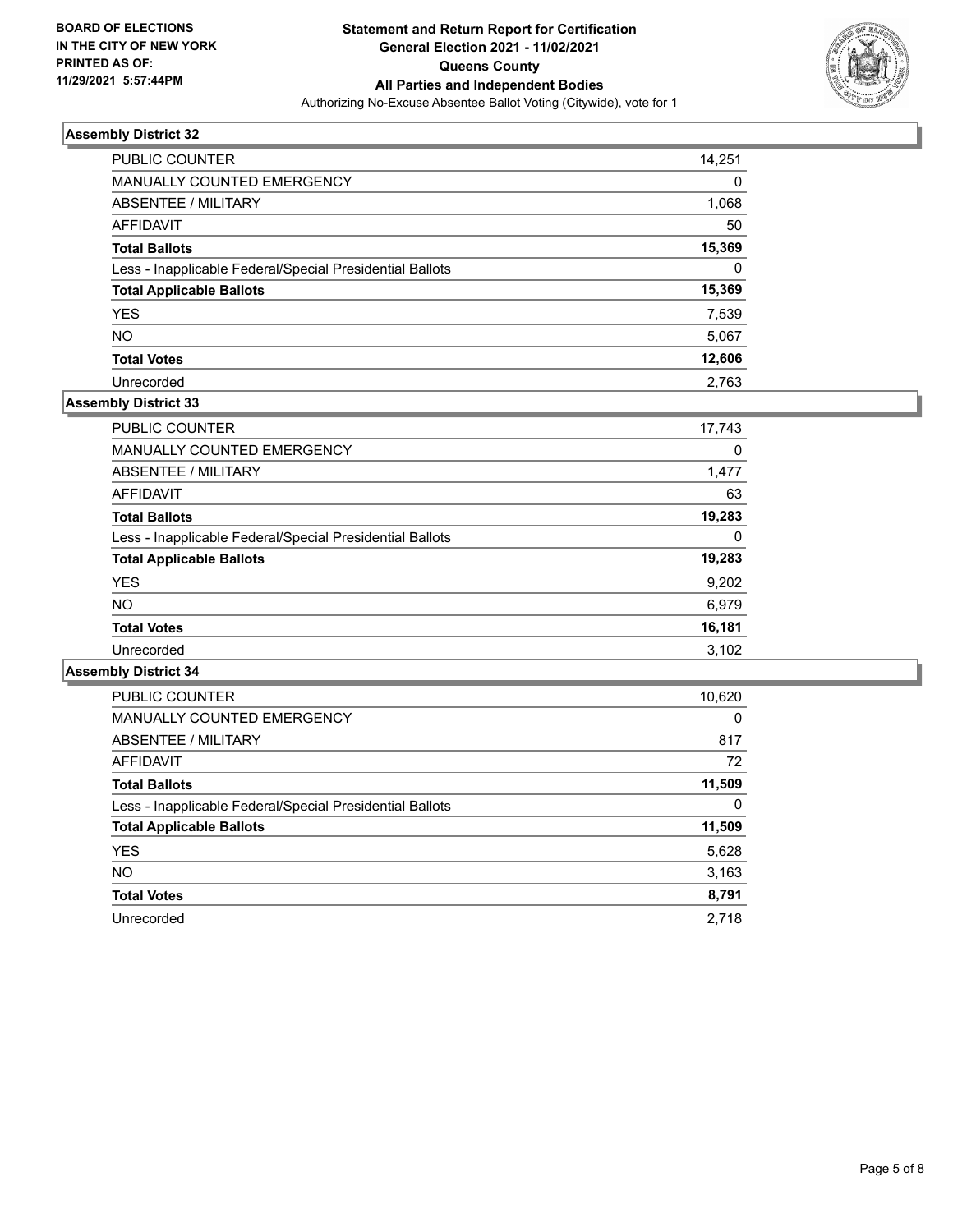

| PUBLIC COUNTER                                           | 8,836    |
|----------------------------------------------------------|----------|
| <b>MANUALLY COUNTED EMERGENCY</b>                        | 0        |
| ABSENTEE / MILITARY                                      | 680      |
| AFFIDAVIT                                                | 40       |
| <b>Total Ballots</b>                                     | 9,556    |
| Less - Inapplicable Federal/Special Presidential Ballots | $\Omega$ |
| <b>Total Applicable Ballots</b>                          | 9,556    |
| <b>YES</b>                                               | 4,222    |
| <b>NO</b>                                                | 2,955    |
| <b>Total Votes</b>                                       | 7,177    |
| Unrecorded                                               | 2.379    |

#### **Assembly District 36**

| <b>PUBLIC COUNTER</b>                                    | 17,307 |
|----------------------------------------------------------|--------|
| <b>MANUALLY COUNTED EMERGENCY</b>                        | 0      |
| ABSENTEE / MILITARY                                      | 1,223  |
| AFFIDAVIT                                                | 183    |
| <b>Total Ballots</b>                                     | 18.713 |
| Less - Inapplicable Federal/Special Presidential Ballots | 0      |
| <b>Total Applicable Ballots</b>                          | 18,713 |
| <b>YES</b>                                               | 11,262 |
| NO.                                                      | 5,078  |
| <b>Total Votes</b>                                       | 16,340 |
| Unrecorded                                               | 2.373  |

| <b>PUBLIC COUNTER</b>                                    | 15,516   |
|----------------------------------------------------------|----------|
| <b>MANUALLY COUNTED EMERGENCY</b>                        | $\Omega$ |
| ABSENTEE / MILITARY                                      | 964      |
| <b>AFFIDAVIT</b>                                         | 142      |
| <b>Total Ballots</b>                                     | 16,622   |
| Less - Inapplicable Federal/Special Presidential Ballots | 0        |
| <b>Total Applicable Ballots</b>                          | 16,622   |
| <b>YES</b>                                               | 9,521    |
| NO.                                                      | 4,291    |
| <b>Total Votes</b>                                       | 13,812   |
| Unrecorded                                               | 2,810    |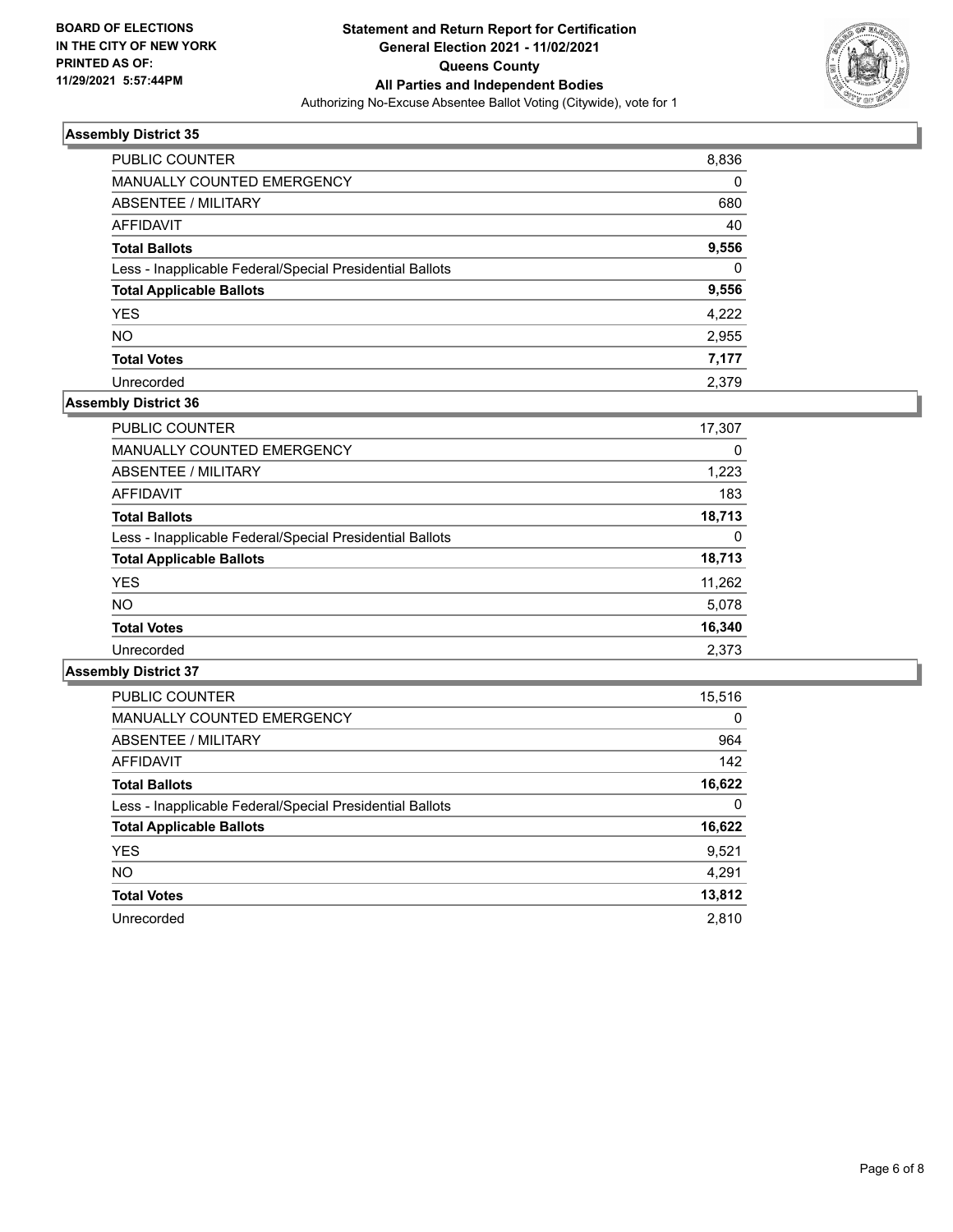

| PUBLIC COUNTER                                           | 10,129   |
|----------------------------------------------------------|----------|
| MANUALLY COUNTED EMERGENCY                               | $\Omega$ |
| ABSENTEE / MILITARY                                      | 643      |
| AFFIDAVIT                                                | 42       |
| <b>Total Ballots</b>                                     | 10,814   |
| Less - Inapplicable Federal/Special Presidential Ballots | $\Omega$ |
| <b>Total Applicable Ballots</b>                          | 10,814   |
| <b>YES</b>                                               | 4,426    |
| <b>NO</b>                                                | 4,215    |
| <b>Total Votes</b>                                       | 8,641    |
| Unrecorded                                               | 2.173    |

## **Assembly District 39**

| PUBLIC COUNTER                                           | 7,825    |
|----------------------------------------------------------|----------|
| MANUALLY COUNTED EMERGENCY                               | 0        |
| ABSENTEE / MILITARY                                      | 684      |
| AFFIDAVIT                                                | 45       |
| <b>Total Ballots</b>                                     | 8,554    |
| Less - Inapplicable Federal/Special Presidential Ballots | $\Omega$ |
| <b>Total Applicable Ballots</b>                          | 8,554    |
| <b>YES</b>                                               | 4,120    |
| <b>NO</b>                                                | 2,211    |
| <b>Total Votes</b>                                       | 6,331    |
| Unrecorded                                               | 2,223    |

| <b>PUBLIC COUNTER</b>                                    | 10,145 |
|----------------------------------------------------------|--------|
| <b>MANUALLY COUNTED EMERGENCY</b>                        | 0      |
| ABSENTEE / MILITARY                                      | 1,176  |
| <b>AFFIDAVIT</b>                                         | 56     |
| <b>Total Ballots</b>                                     | 11,377 |
| Less - Inapplicable Federal/Special Presidential Ballots | 0      |
| <b>Total Applicable Ballots</b>                          | 11,377 |
| <b>YES</b>                                               | 4,070  |
| <b>NO</b>                                                | 4,498  |
| <b>Total Votes</b>                                       | 8,568  |
| Unrecorded                                               | 2.809  |